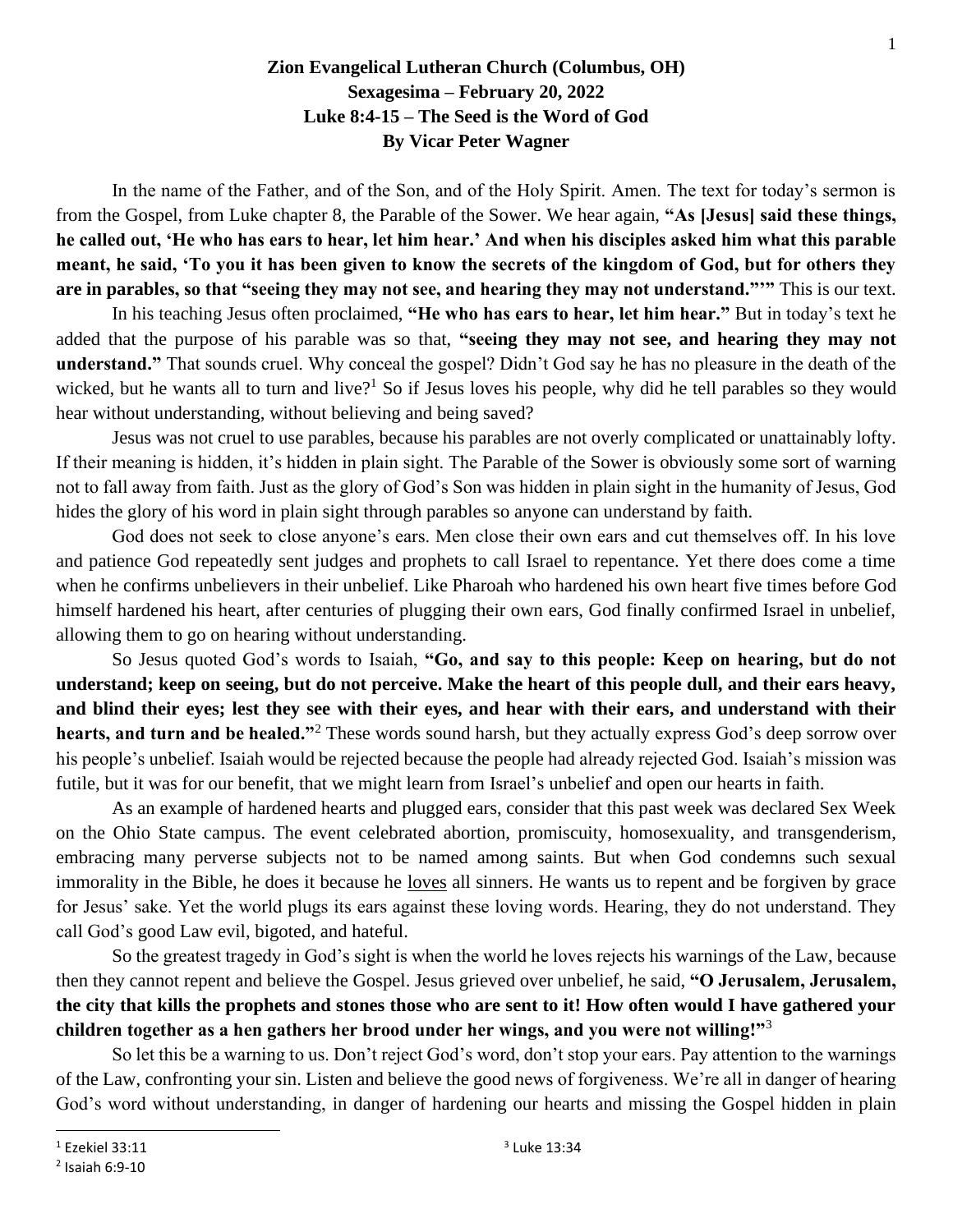sight. As we listen to sermons, our minds tend to drift elsewhere. We latch onto distractions, we don't let his word take root. So today, lest we hear without understanding, lest we talk about listening without actually doing it, let's go back and hear Jesus' words to us in the Parable of the Sower.

**"A Sower went out to sow his seed. And as he sowed, some fell along the path and was trampled underfoot, and the birds of the air devoured it. And some fell on the rock, and as it grew up, it withered away, because it had no moisture. And some fell among thorns, and the thorns grew up with it and choked it. And some fell into good soil and grew and yielded a hundredfold. He who has ears to hear, let him hear."**

Unlike most of his parables, Jesus explained to us exactly what this parable means. His disciples wrote down the explanation, so that by God's grace we might understand, repent, and be healed. So pay attention to the explanation and receive it by faith. Jesus said, **"The seed is the word of God. The ones along the path are those who have heard."** If you remember anything today, remember that the seed is the word of God. You are not the seed. Instead, your hearts are the soil that receives God's word. So this parable asks: How will you receive the seed, the word of God? Is your heart packed hard, trampled and numbed by exposure to worldly perversion? Can Satan easily snatch God's word away from you like the birds of the air? Can distractions and cares of this world choke it out? If you're honest, you know how frail you are. Your heart might be receptive good soil one moment, but rocky the next. Thistles spring up in us all the time, because we cling to the Old Adam of our flesh.

So God's word is the seed, and you are the soil. But who is the Sower? Jesus, of course. He liberally spreads God's word everywhere, not only on the good soil, but also on the pathway, the rocky ground, and the thorny ground, so all of us might hear. And all who preach the word of Christ faithfully are also his sowers. Pastors are sent to sow God's word in their public vocation. This is for good order, that God's word may be clearly and accurately proclaimed in public, so there's no confusion of doctrine.

All Christians are also God's sowers in their vocations. You are to proclaim God's word within the station of life God has put you in. At home, with your friends and coworkers, you are not to remain silent. Fathers and husbands, preach God's word in your home. Mothers, sow it in your children. Students, sow it among your friends and classmates. Employees, teach your coworkers. You must all be ready to give anyone a reason for the hope that is in you. $4$ 

And when you speak God's word in your vocation, cast the seed indiscriminately. Don't hold back, cast it everywhere, because Jesus has already cast his seed to you. Cast it everywhere, since you don't know what kind of soil is in men's hearts. Let the seed do its work. It's not your seed, but God's. You're merely an agent, his mouthpiece. You can't create the seed or make it sprout. As Isaiah 55 says, it's he who gives bread to the eater and seed to the sower. He sends the rain and the snow from heaven to water it and make it grow.<sup>5</sup> The word you speak goes out from God's mouth, and it shall not return empty, but it shall accomplish that which he purposes.<sup>6</sup>

In response to the appalling message of Sex Week, I taught the OSU students a Bible study rejecting sexual immorality and upholding God's purpose for marriage, that husbands and wives should reflect the selfsacrificing love of Christ for his church. But that wasn't enough. Something needed to be said publicly. Since Pastor Hromowyk and I are appointed by God to publicly cast his seed, we spent much of Wednesday with our families tabling at the student union, explaining what the Bible says about sex. We didn't expect many students to stop and listen, and few did. Those who disagreed ignored us. Those who talked with us were Christians sincerely interested in the Bible. We also realized that many students weren't even aware of the existence of Sex Week. In hindsight, we wished our sign had asked what the Bible says about love rather than sex, in order to get to the gospel more directly for those who needed to hear it. We learned our lesson not to interfere with God's seed, but let it do its own work.

But here's the good news, news that encourages all of us when the world rejects God's seed, news that

<sup>4</sup> 1 Peter 3:15

<sup>5</sup> Isaiah 55:10